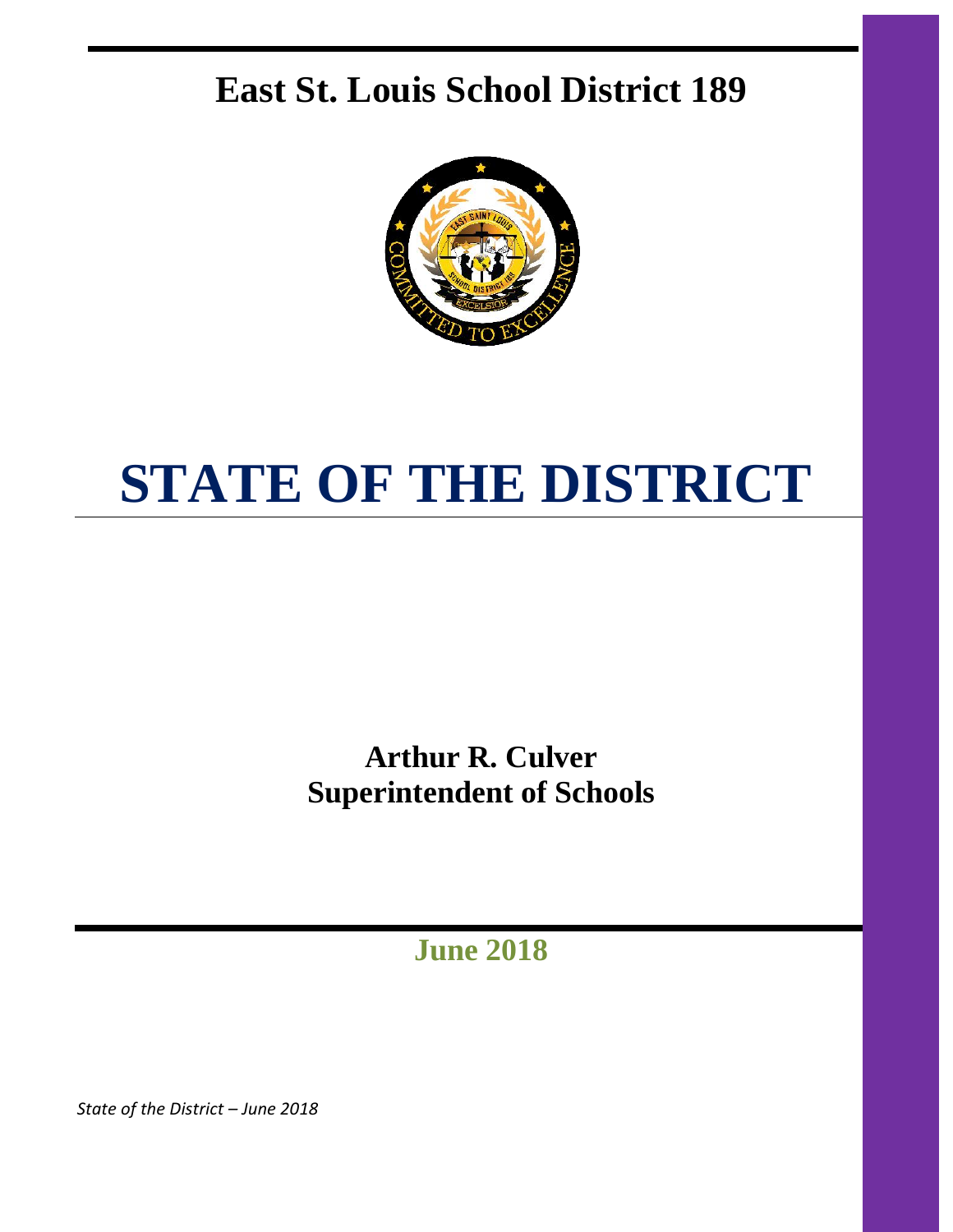**DEVON HORTON** *Deputy Superintendent* **TINA FRYE** *Assistant Superintendent*  **NICK MANCE** *Chief Financial Officer*



**KINNIS WILLIAMS, SR.**  *President*  **MARQUITTA MCAFEE**   *Vice President*  **LA KEISHA ADAMS**  *Secretary*  **VICTORIA CLAY**   *Treasurer* **LONZO GREENWOOD IRMA GOLLIDAY RC CLARK**

## **BOARD OF EDUCATION**

**School District 189 1005 State Street ~ East St. Louis, Illinois 62201 (618) 646-3000 (618) 586-7186 Fax www.estl189.com**

#### **Arthur R. Culver**

*Superintendent of Schools*

June 6, 2018

It is with great pride in our students, staff, Board of Education, and community that we share the School Year 2017 (SY17) State of the District Report. When I remember the conditions in East St. Louis School District 189 in SY12, it is gratifying to see that we have come so far. Our schools are the heart of the community, and I keep this in mind as we make decisions.

Our most important goal is to improve academic outcomes for our students, and we have focused resources on this area. We have also been fortunate to receive additional state funds to support the social and emotional needs of our students, which are directly related to their academic achievement. A foundation has been built, and we are now ready to see our student achievement improve even more. Academic highlights of the past year include, but are not limited to the following:

- Increased the Freshmen on Track to graduate from 69% in 2016 to 80% for SY 2017.
- Increased Advanced Placement (AP) enrollment from 30 seats in 2012 to 325 seats in 2018.
- Increased the ACT average score one full point from 15.1 in 2016 to 16.1 in 2017.
- Increased the four-year graduation rate by 14.2% (62.8% in 2012 to 77.0% in 2017).
- Increased scholarships earned by seniors from \$389,000 in 2014 to over \$12.4 million in 2018.
- Increased percentage of students enrolling into college within 12 months of graduation from 47% in 2014 to 59% in 2017.
- Increased college persistence rate (percentage of those who entered college in one year and returned the second year) from 49% in 2016 to 61% in 2017.
- Decreased the dropout rate from 8% in SY 2014 to 4% in SY 2017.
- Achieved 88% to 156% of expected growth in NWEA across all cohorts in reading and math from Fall 2014 to Spring 2018.

These successes, and many more, are included in the State of the District Report provided in this packet. Accomplishments are listed under each of the five goals that guide our work.

As you review this Report, please note the improvements in our graduation rate, college acceptance rate, and the amount of scholarships our students have earned. These outcomes are directly related to the increase in the number of students in Advanced Placement courses, the improvement in Northwest Evaluation Association (NWEA) scores, and the greater focus on administrator, teacher, and staff accountability. When I reflect on the conditions in SY12, I am amazed at our improvements. Details of these accomplishments are provided within this Report.

Thank you for taking the time to review the State of the District Report. Please join us in celebrating the hard work and accomplishments of the East St. Louis School District 189 students and staff.

Sincerely, Arthur R. Culver, Superintendent

2 **|** Page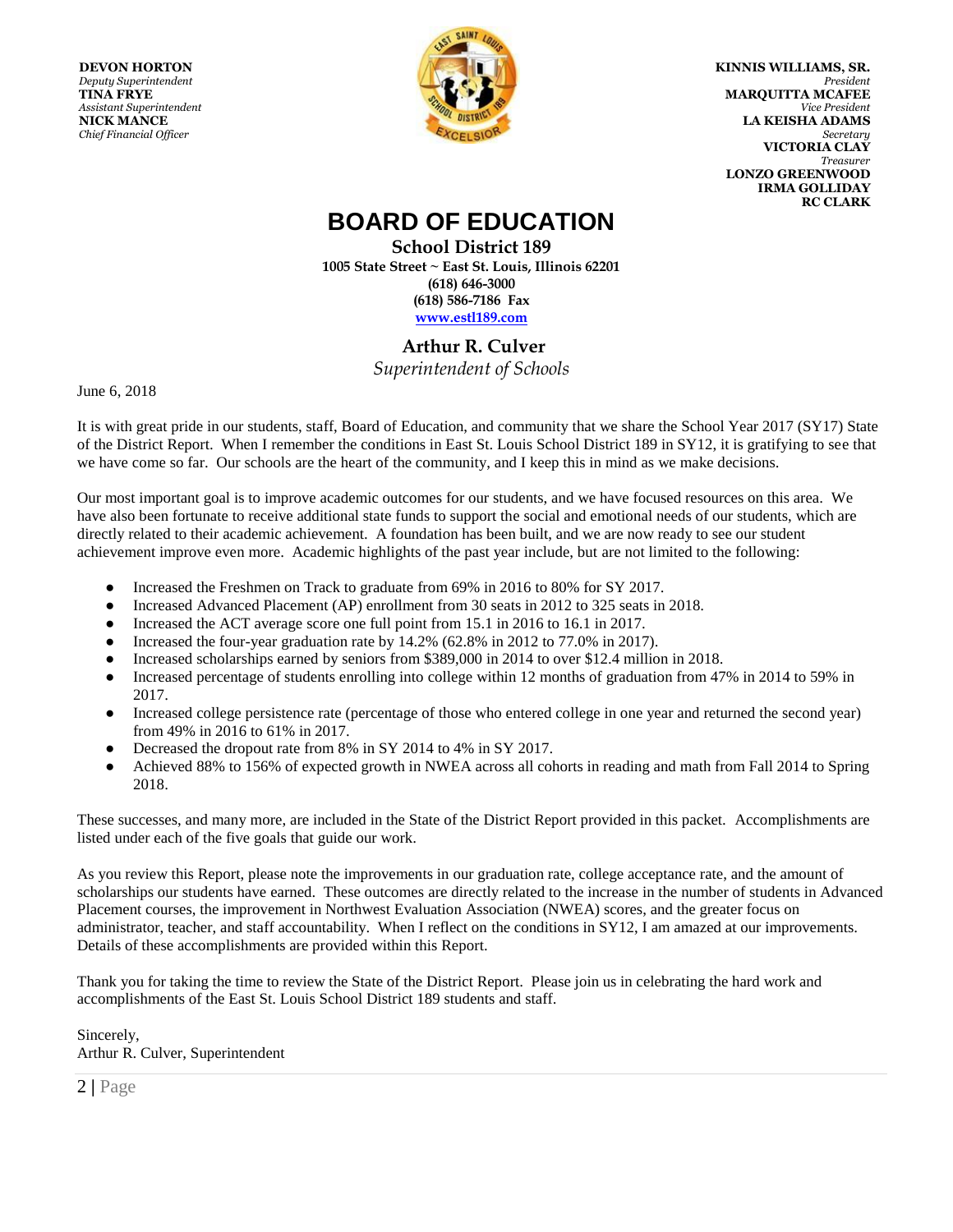## **EAST ST. LOUIS SCHOOL DISTRICT 189**

## **VISION**

Students in East St. Louis School District 189 are supported physically, socially, and emotionally in a safe and nurturing environment to achieve academic success that prepares them for college, the workforce, and citizenship in the  $21<sup>st</sup>$  century.

### **MISSION**

The mission of East St. Louis School District 189 is to cultivate the potential in every student to thrive as a global citizen by inspiring a love of learning and civic engagement, by challenging and supporting every student to achieve academic excellence, and by embracing the full richness of our community.

## **GOALS**

The work in East St. Louis School District 189 is guided by five goals:

- **I. Academic Excellence.** Establish and maintain continuous academic growth for all students using diverse, rigorous, and relevant curricula and assessments.
- **II. Financial Stewardship and Accountability.** Maintain stable funding and sound fiscal stewardship to provide appropriate instructional resources and support services, and to operate facilities at maximum efficiency.
- **III. Safe and Healthy Environment.** Foster a positive culture and climate that supports the health and social-emotional well-being of every student.
- **IV. Strategic Partnerships.** Engage families, community members and all stakeholders in a collaborative process to support academic excellence.
- **V. Committed, Highly Effective Staff.** Recruit, hire, retain, and develop highly effective personnel to achieve academic excellence and support student social-emotional health.

#### **Highlights of District Progress by District Goal**

**I. ACADEMIC EXCELLENCE -** *Establish and maintain continuous academic growth for all students using diverse, rigorous, and relevant curricula and assessments.* 

#### ● **Student Performance Data**

- Increased the Freshmen on Track to graduate from 69% in 2016 to 80% in 2017.
- Increased the four-year graduation rate at East St. Louis High School by 14.2% (62.8% in 2012 to 77.0% in 2017).
- Decreased the dropout rate from 8% in 2014 to 4% in 2017.
- Decreased district-wide student mobility from 36% in 2014 to 16% in 2017.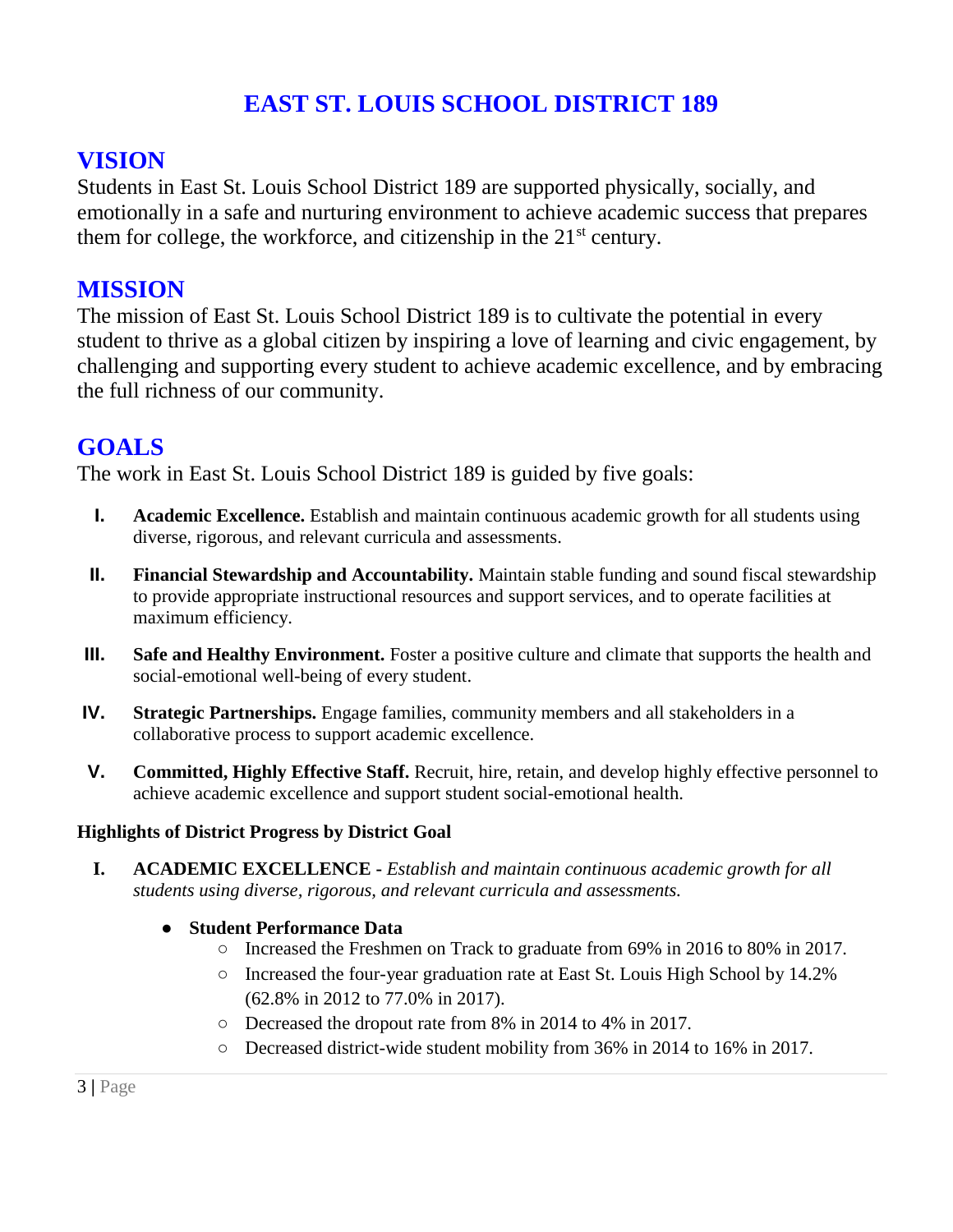- Graduated 298 out of 301 seniors from East St. Louis Senior High School and 29 out of 38 seniors from Wyvetter Younge Alternative Center of Education in May 2018.
- $\circ$  100% of 12<sup>th</sup> grade regular education students applied to at least five colleges, military or trade schools. This is an increase of approximately 50% compared to 2014. Among the Class of 2018, 100% of those who applied were accepted to a four-year or two-year college, military or trade school.
- Class of 2018 Seniors earned \$12.4 million in scholarships in 2018 as compared to \$389,000 in 2014. As part of the graduation requirement implemented in 2015, all seniors are supported in applying for a minimum of three scholarships. Scholarship breakdown includes: \$8.9 million based for academics, \$1.8 million for athletics, and \$1.6 million for military.
- Through College Access, 165 seniors applied for financial aid (FAFSA).
- Twenty-six students from the Classes of 2018 and 2019 have qualified and enrolled to participate in the Southwestern Illinois College (SWIC) dual enrollment program "Running Start." These students will take college courses at the SWIC campus. For those successfully completing the two-year program, they will earn a high school diploma as well as an associate's degree.
- Ten students from the Classes of 2017 and 2018 have successfully graduated from Southwestern Illinois College with an Associate's degree. Three students completed Running Start 2.0 finishing high school with 1 year of college credit.
- High School students earned 10,749 early college credit hours in school year 2017.
- Increased Advanced Placement (AP) enrollment from 30 seats in 2012 to 325 seats in 2018.
- Maintained and enhanced a district-wide DOMO dashboard that hosts critical data including but not limited to student achievement, attendance, district finances, and teacher evaluations.
- Ten students traveled to Chicago to present at the Illinois Science Technology Institute (ISTI) STEM Challenge. The students worked with Dynegy as a partner in the challenge.
- Fifty-five students participated in the district's spelling bee. The district has already registered to participate in the Scripps Bee for 2018-2019.
- More than 250 students and chaperones from Lincoln and Mason-Clark Middle Schools completed a social science trip to the state capitol in Springfield, IL.

#### ❖ **Partnership for Assessment of Readiness for College & Careers (PARCC)**

- $\circ$  With the results from SY17, the District had a 1% increase in its percentage of students meeting and exceeding in PARCC reading and maintained its percentage in PARCC math.
- o In-depth analysis shows that 4% of our schools tested population are within 10 scale score points from meeting on PARCC assessments.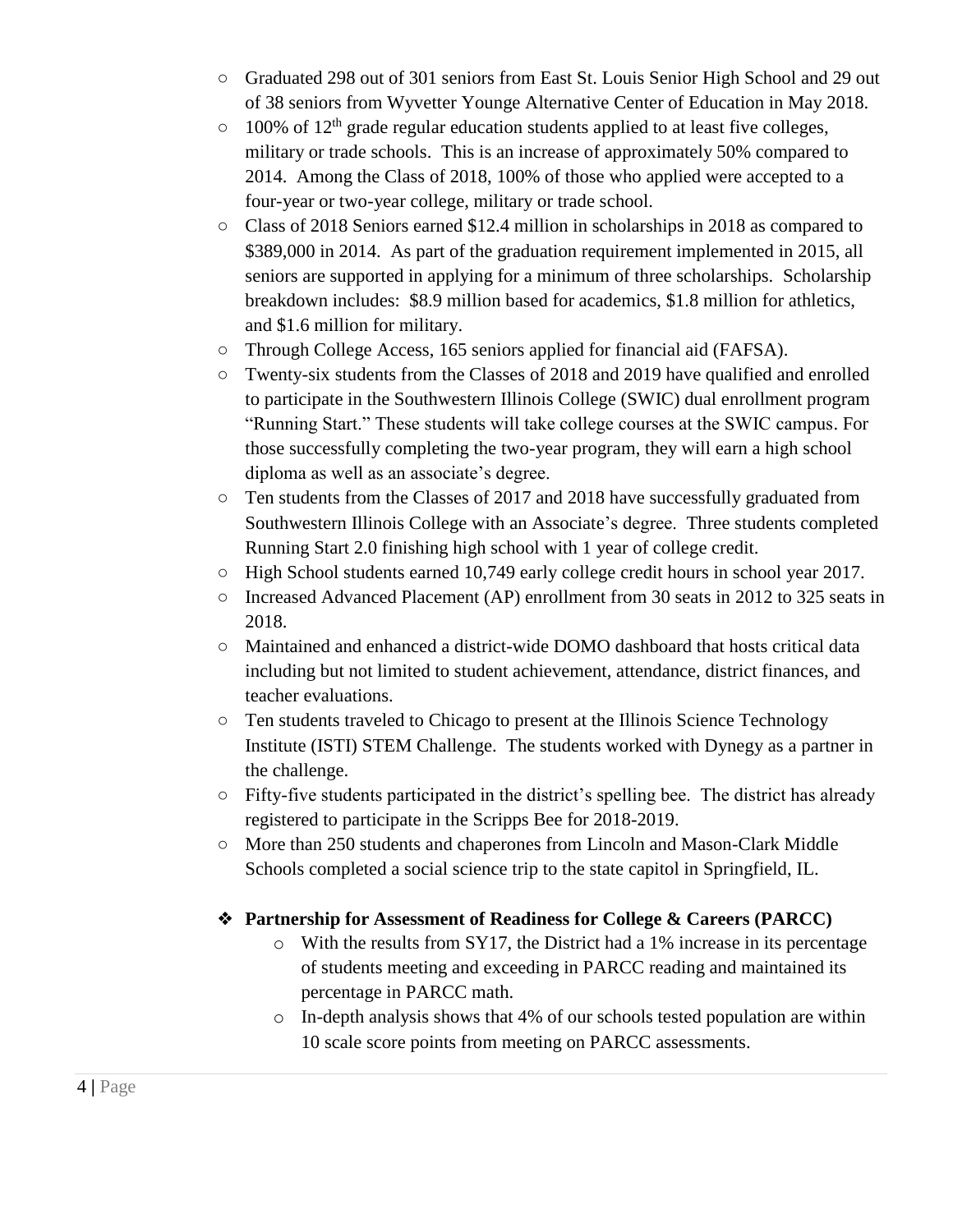- o Males and females are scoring similarly in PARCC math assessments.
- o This year's 8th grade cohort had a 9% increase over two years in the percentage of students meeting in reading.
- o This year's 3rd grade cohort outscored last year's 3rd grade cohort by 4% when looking at composite PARCC data.
- o Avant Elementary and Bush Elementary schools had 10% or more of their students meeting PARCC expectations.
- o Bush Elementary experienced a 7% increase in the percentage of students meeting expectations in comparison to last year.

#### ❖ **Northwest Evaluation Association (NWEA)**

Following cohorts of students from Fall 2014 to Spring 2018, the District monitored the growth of student performance on Math and Reading NWEA MAP assessments and noted the following:

- o Achieved 88% to 142% of nationally normed growth expectations in math from Fall 2014 to Spring 2018.
- o Achieved 92% to 156% of nationally normed growth expectations in reading from Fall 2014 to Spring 2018.
- $\circ$  The cohort of students who were in 7<sup>th</sup> grade in Fall 2014 and then 10<sup>th</sup> grade by Spring 2018 achieved 156% of the expected growth in reading and 142% of expected growth in math.
- o Five out of eight cohort groups achieved 90% to 142% of expected growth in math.
- o Six of eight cohort groups exceeded NWEA projections in reading by growing 105% to 156% of the expected Rasch Unit (RIT).
- o East St. Louis School District 189 students in grades K-10 have demonstrated an 3% increase in the number of students meeting national norms on Measure of Academic Progress (MAP) math and reading assessments in the past year.
- o By comparing each grade level from 2016-2017 percentages to 2017-2018, students are academically stronger than their predecessors in seven out of the 11 grade levels in math and five out of the 11 grade levels in reading by evidence of the percentage of students meeting national norms.
- o At the Kindergarten level in Spring 2018, 46% of students met national norms in math and 49% met national norms in reading. This is a 4% increase in math and a 12% increase in reading over the previous year's performance.
- o For the first time in District 189 history with NWEA MAP assessments, Kindergarteners' percentile ranking of math scores increased six-fold and the percentile ranking of reading scores more than tripled from Fall to Spring in SY18.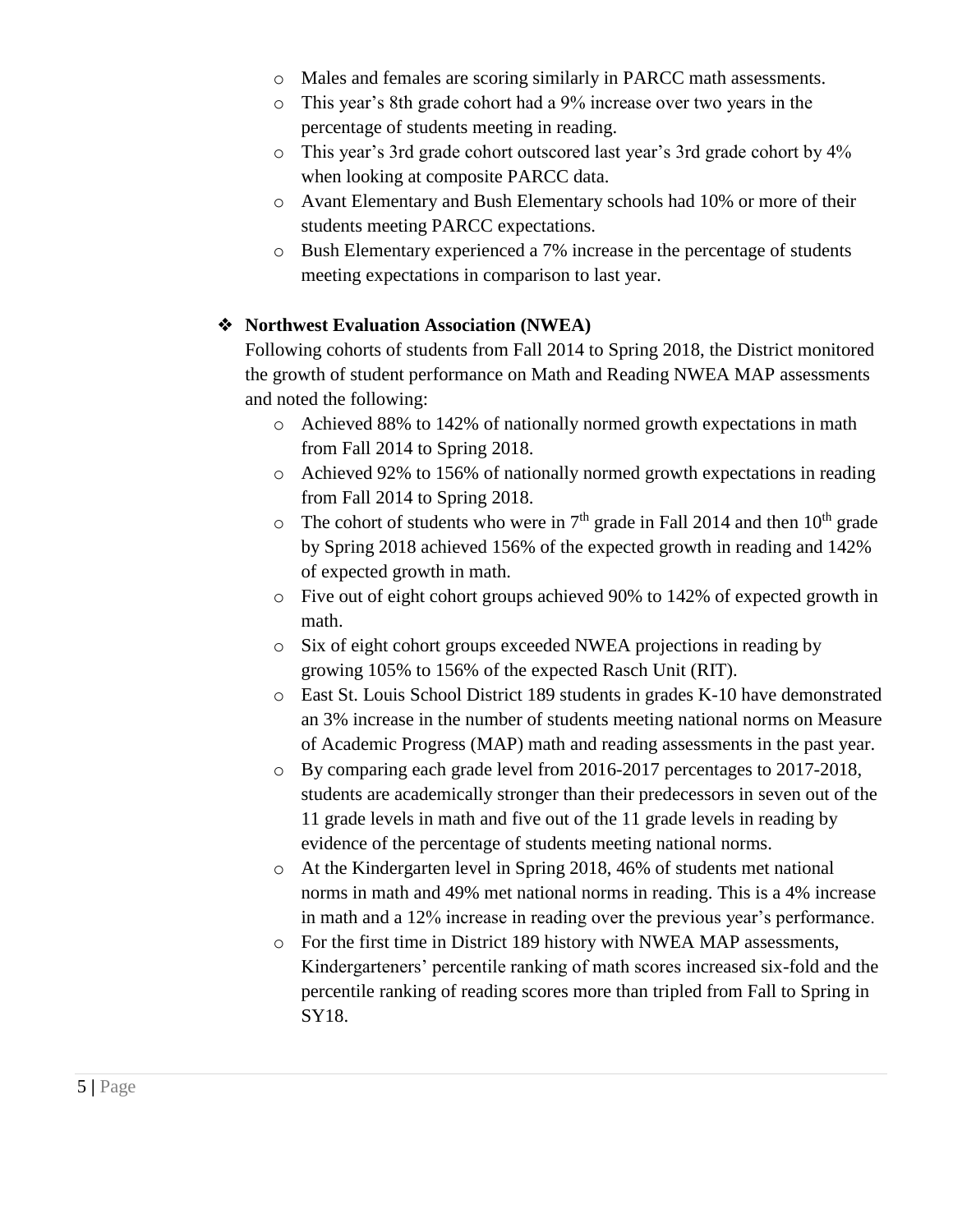#### ❖ **College Readiness SAT**

o The Class of 2018 scored an average of 824 on the SAT which is equivalent to a 15 on the ACT. This is an increase of 25 SAT points over the Class of 2017.

#### **College Readiness ACT**

o Increased the ACT average score one full point from 15.1 in 2016 to 16.1 in 2017.

#### **Special Education**

The District received the designation of *Meets Requirements* in implementing the following State Performance Plan Indicators:

- Significant discrepancy, by race/ethnicity in the rates of suspensions and expulsions greater than ten days in a school year for children with Individualized Education Plans (IEPs); and policies, procedures and practices that contribute to the significant discrepancy.
- Disproportionate representation of racial and ethnic groups in special education and related services that is a result of inappropriate identification.
- Disproportionate representation of racial and ethnic groups in specific disability categories that is a result of inappropriate identification.
- The percent of children with parental consent to evaluate, who were evaluated within the 60-school day timeline as defined by the Illinois School Code (105 ILCS 5/14- 8.02).
- Percent of children referred by Part C prior to age three, who were found eligible for Part B, and who have an IEP developed and implemented by their third birthdays.
- Number of youth aged 16 and above with an IEP that includes coordinated, measurable, annual IEP goals and transition services that will enable the student to meet the postsecondary goals.
- For the 2017-2018 school year, 34.06 percent of Special Education students are receiving instruction in the General Education environment 80% or more of the day.

The district's response and action plan to address discrepancies was submitted to the State.

#### **Parent and Student Support Services**

- Created a Family and Community Engagement Center that will centralize enrollment, better serve our homeless students and families, provide a monthly Food Pantry, and provide parent programming through our Parent University.
- Created a trauma-informed school district beginning with certified staff being trauma-trained and then training teachers and administrators in conjunction with Illinois Federation of Teachers.
- Created a comprehensive district-wide crisis plan that correlates with school crisis teams for better efficiency and support when dealing with district or school crises.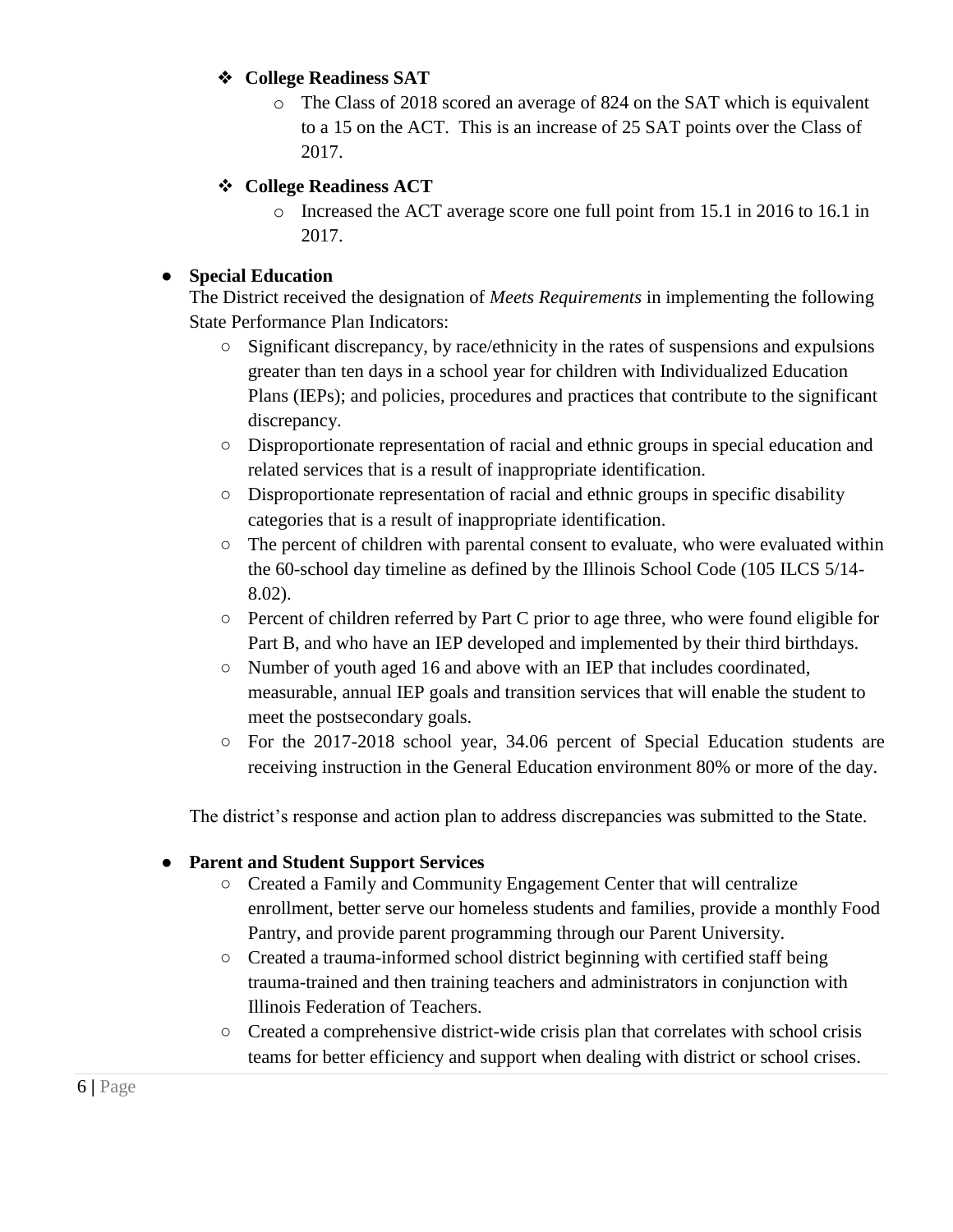- Partnered with several outside agencies to provide school-based services including: Hoyleton Youth and Family Services who provides individual and family counseling and group services; Comprehensive Behavioral Health who provides substance abuse counseling and SASS/emergency crisis services; Call for Help who provides crisis services, and more.
- Edited the Student Code of Conduct to incorporate more positive behavioral language as well as a chart of instructive, corrective, and restorative interventions to be used to support Senate Bill 100.
- Created systems to better track social-emotional data including bullying and dating violence incidents, questionable content/computer use, Illinois Department of Children and Family Services hotline calls, and Screening, Assessment and Support Services (SASS) calls so that district-wide trends can be supported and addressed.

#### ● **Programs and Grants**

#### ❖ **Career and Technical Education (CTE)**

- o 83% students enrolled in Dual Credit Classes received Dual Credit.
- o Total students earning early college credits and Postsecondary Career hours 108.
- o Total student earnings of early college credits and Postsecondary Career hours 12,028.
- o As a result of receiving AWS welding certification from Welding program certified welding, a student received full time employment as a welder at Mack Medical.
- o Three culinary students have been extended conditional offers to become trainees at one of five resorts owned by Westroc Hospitality in Phoenix, AZ. During a 6 month period, the graduates will train in various areas of the food and beverage programs. They will train under world renowned chefs including Beau McMillan. The company will provide flights to Scottsdale, AZ, housing, and the students will get paid during training. They will also receive opportunities to experience everything that is offered in the Scottsdale/Phoenix/Mesa area. Upon successful completion of training, the students will be offered permanent positions at the resorts.
- o Increased industry certifications available to students from one CTE course (CNA Nursing) to seven CTE courses, adding one AWS Welding, three Culinary, one Cosmetology, and one NCCER Construction courses.
- o Partnered with local community college to provide seven dual-credit courses. The system has worked with Southwestern Illinois College (SWIC) to ensure that CTE courses align with community college coursework, increasing the opportunity for students to earn dual credit relevant to their career area in high school and easing the transition between secondary and post-secondary training. 80% of students enrolled in dual credit courses received dual credit from SWIC.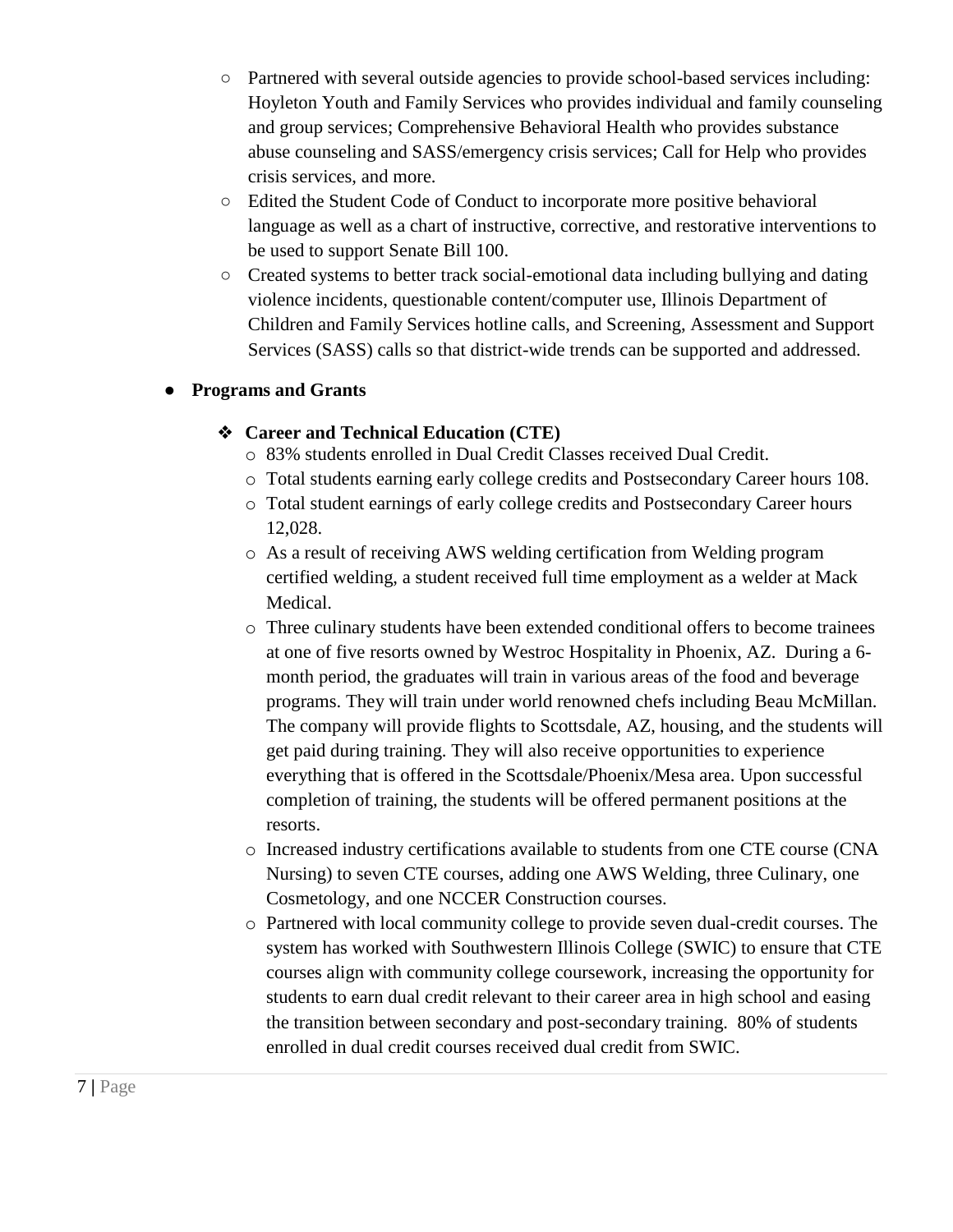- o Students benefited from the expertise of CTE advisory partners and field experience. Advisory partners offered career opportunities to a number of students in variety of trade areas. Nearly thirty CTE students received jobs from local businesses upon completion of course.
- o Career and Technical Education Department sponsored the Hour of Code initiative and robotics teams and competitions. Students in grades K-12 were exposed to technology and coding. Over 40,000 lines of code were completed. Over 1,300 students learned computer science fundamentals using the Code.org curriculum. Hundreds of code certificates were earned by students; prizes were awarded to our top coders at each school. The top coder in the district was Cortez Chairs, a 4th grader at Dunbar Elementary School, who completed 4,170 lines of code. The Hour of Code initiative sparked a keen interest in technology and computer science with our teachers and students. Participation in our after-school technology clubs (robotics teams) have increased due to the exposure that students gained.
- o Increased scholarship offerings and receipt of scholarships for CTE students (130 seniors awarded \$5,890,194).
- o Supported CTE students from Welding and Certified Nursing Assistant (CNA) Programs in earning Professional Industry Certifications.
- o Advanced curriculum in subjects of Welding, Culinary, Construction and CNA programs.
- o Systems Director, advisory members, and teachers looked at and developed activities that connected coursework and technical training to career pathways such as digital media arts, engineering, construction and health sciences. Paperwork for Skills USA and the National Center for Construction Education & Research (NCCER) were submitted for student participation in FY18. Advisory members from Ameren, Barnes Hospital, and the local TV station visited classrooms to conduct/facilitate soft skill training and industry activities. Culinary students participated in Iron Chef Competitions. The activities engaged students by making education relevant and rigorous through bringing together strong academics, career-based classroom learning, real-world workplace experience and personalized student support.
- o Supported all Career and Technical Education students in developing career plans. In this process, CTE students identified post-secondary goals, explored college and career options through field trips/off site workshops. Career plans improved student motivation and engagement, understanding of post-secondary options and course selection, thereby increasing College/Technical School enrollment.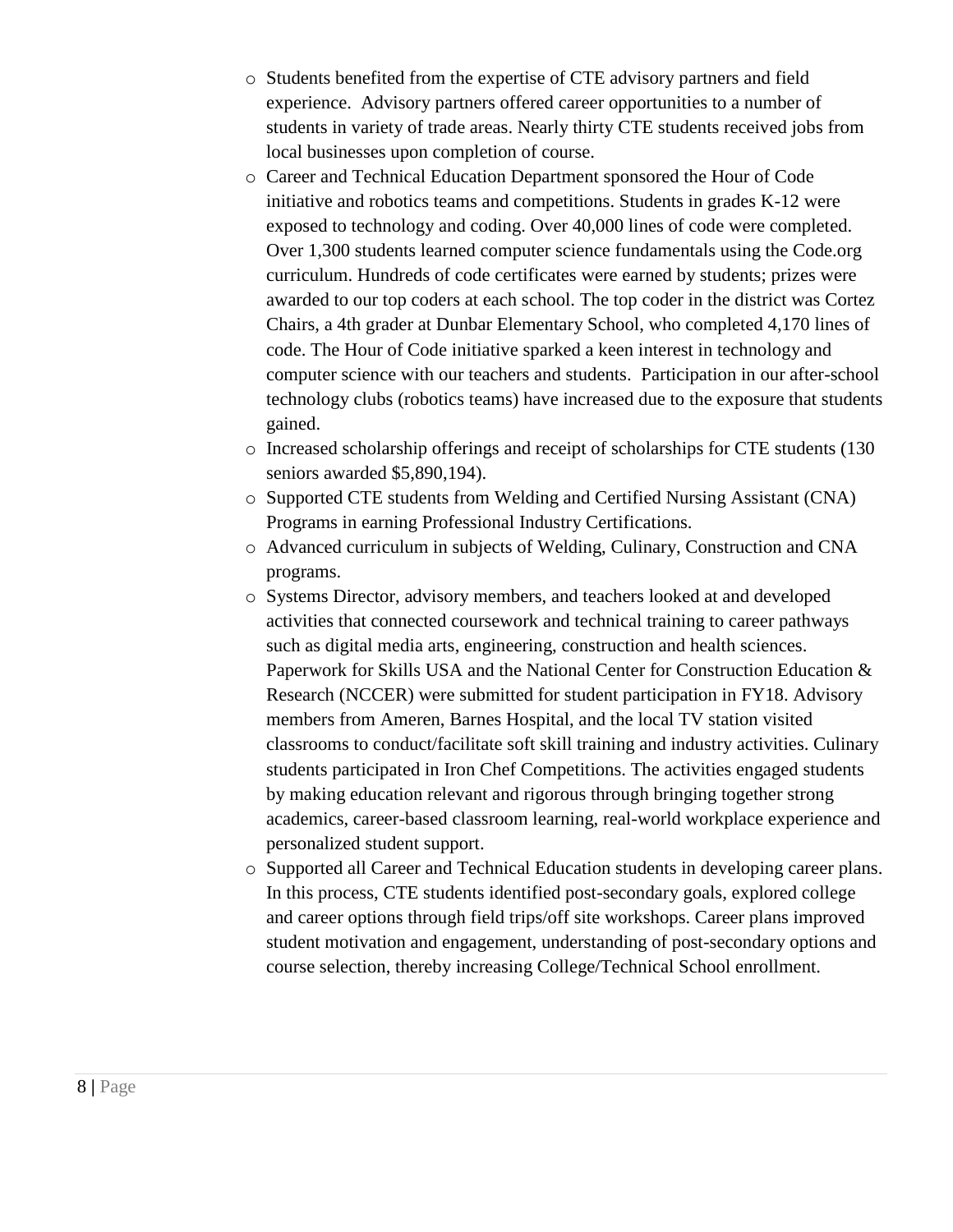#### ❖ **GEAR UP**

District 189 received a federal GEAR UP (Gaining Early Awareness and Readiness for Undergraduate Programs) grant for an annual award of \$747,135 for seven years beginning in October 2014. GEAR UP programs are designed to encourage the Classes of 2019 and 2020 to have high expectations, stay in school, study, and take a college preparatory curriculum*.* Evidence that GEAR UP is achieving the grant goals continues to be seen in NWEA scores with 85% or more of students in the classes of 2019 and 2020 demonstrating growth. Successful initiatives include:

- o Implemented Advancement Via Individual Determination (AVID) classes for 176 high school students.
- o Conduct monthly Saturday Learning Academy Mixer (SLAMS) and Parent Pow Wows to address issues that impact college attendance such as anger management, behavior problems, unsatisfactory academic progress, understanding the college acceptance and financial aid processes, and knowledge regarding career opportunities.
- o Scheduled college tours for students and parents to learn about available options.
- o Facilitating college entry and retention for parents and family members of District 189 students.
- o 3 years of GEAR UP Summer Academy, which is a full-day seven-week enrichment program to help students develop the skills needed for academic success and to create the opportunity for them to visualize themselves as college students. Curriculum includes both theoretical academic principles, as well as practical academic strategies. Participants receive two high school credits upon completion of the program.
- o Admitted 13 GEAR UP students to the SWIC Running Start program.
- o Provided before- and after-school tutoring to assist students with homework and help them be more productive in their classes.
- o Provided Saturday boot camps to help students prepare for the ACCUPLACER (college career readiness), PSAT, and SAT exams.
- o Provided career coaching and mentoring to facilitate career exploration.
- o Visited 20 colleges including Grambling State University, Jackson State University, Marquette University and University of Alabama.
- o Supported 36 students in completing the summer academy and earning two high school credits for their participation.
- o Ensured 65 students and parents participated in the 3rd annual GEAR UP Summer College Tour and Family Retreat to visit colleges in Florida and Georgia.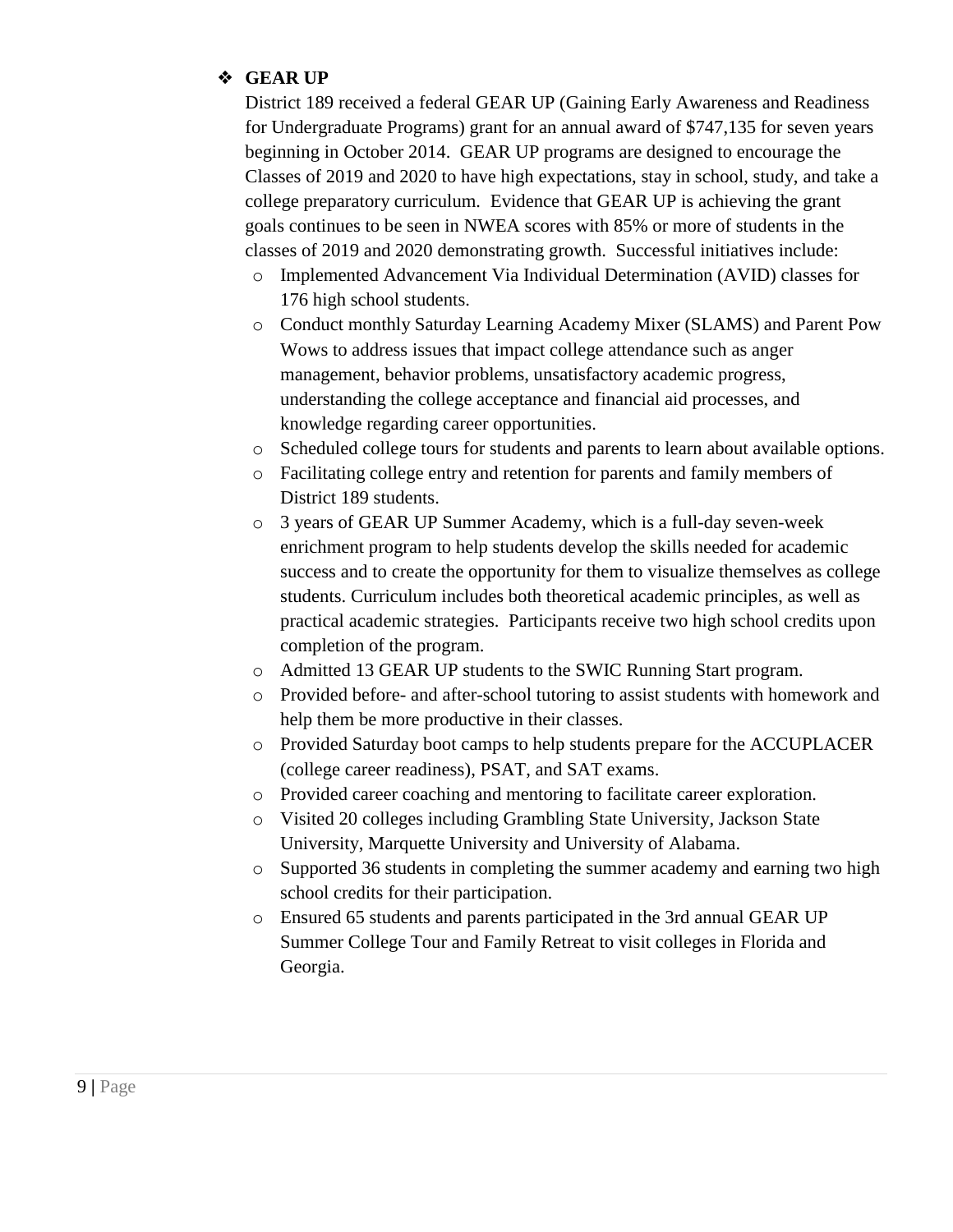#### ❖ **Illinois State Board of Education Early Childhood - Preschool for All Expansion Grant**

For School Year 2018-2019, District 189 was awarded a \$5.9 million Preschool for All Expansion state grant to provide high quality preschool services to 520 at-risk youth. In School Year 2017-2018, District 189 was awarded the Early Childhood Preschool for All Expansion State Grant to add positions, resources and equipment to the Early Childhood Program at Vivian Adams Center.

- o Added 10 teachers and 10 teacher aides to meet the number of new students that were enrolled.
- o Hired three instructional coaches to support classroom teachers and improve classroom instruction, monitor best practices and provide professional development.
- o Added a Family Community Engagement Coordinator and Mental Health Consultant to support and work with the students and parents. Added resources and activities that connect and engage families in support of student learning.
- o Supported a part-time nurse to provide an additional link between school, home and the community and to improve the health and well-being of the students.
- o Provided bus transportation for all pre-school students to and from school.
- o Ensured supervision and safety of students during transportation to and from school by engaging 30 bus monitors.
- o Installed four playground systems to reinforce healthy physical activity to promote holistic child development.
- o Added curriculum materials that help support individualized instruction and assist teachers with focusing on a specific area of development for students.
- o Added 22 iPads for student use during small group activities.
- o Installed 22 Promethean Boards that combine multi-touch functionality, dry-erase and software to foster a truly interactive learning experience.
- o Provided professional development for teachers and staff once a month with a consultant.
- o Ensured novice teachers could attend statewide conferences for Early Childhood Educators.
- o Scheduled various monthly field trips for students and parents.
- o Purchased supplies, materials, books and age-appropriate toys to replace outdated and inadequate items that were currently being used.

#### ● **Technology**

- Upgraded the district-wide wireless infrastructure in preparation of 1:1 project.
- Upgraded the district-wide network infrastructure and increased internet bandwidth by 50% in preparation of 1:1 project.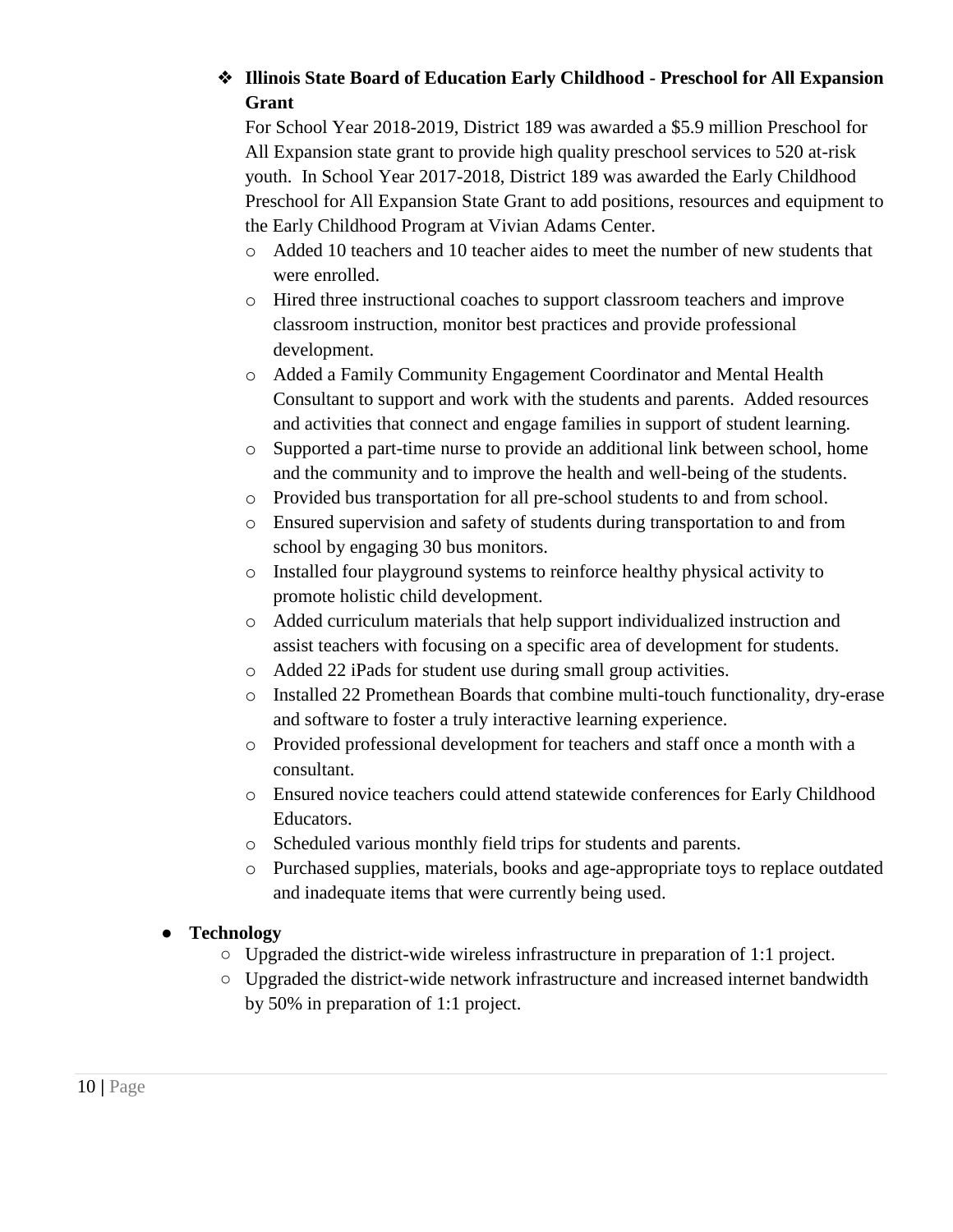- Conducted 1:1 Chromebook deployment trial at Mason/Clark Middle School, Lincoln Middle School and Gordon Bush Elementary School for SY17 (3 of 10 campuses).
- Launched 1:1 Chromebook deployment district-wide for SY18 (includes all remaining K-12 campuses).
- Implemented GoGuardian software and provided teacher trainings for Chromebook/Classroom management Summer 2017 through SY18.
- Provided Technology Integration trainings on multiple topics, including Google Docs, GoGuardian, Document cameras, various Promethean devices and many others for use in Pre-K through grade 12 classrooms.
- Implemented new procedures for Staff/Student ID Badges.
- Upgraded all cafeteria Point of Sale registers.
- Added new servers and storage for finance software project.

#### ● **Curriculum**

- As part of the Postsecondary and Workforce Readiness (PWR) Act, twenty seniors from the Class of 2018 completed a math transitions course (Intermediate Algebra) designed to ensure they will not have to take a remedial math course in college.
- Core Content Area Specialists and their teams revised curriculum guides to include required elements as identified by the results of Curriculum Management Audit and subsequent training.
- $\circ$  A K-12 vertical alignment of health curriculum is being facilitated by the District and written by a team of teachers.
- Implemented procedures to evaluate programs, curricula, and consultants in Spring 2017.
- Procedures to approve curricular programs and resources were put into place in Spring 2017. Opportunities to present possible curriculum resources occur monthly and are vetted by the District's Curriculum Advisory Committee.
- Distributed the new District Multi-Tiered System of Support (MTSS) Manual to all teachers via Google Drive. Training over the manual was delivered to teachers during the first two days of Teacher Institute in August 2017.
- Science Coaches are in place at each of the middle schools.
- Piloted the Ripple Effects social-emotional curriculum at Dunbar Elementary School and Mason-Clark Middle School.
- Added a Technology Integration Specialist to the technology department to infuse 1:1 technology resources into classroom curriculum.
- Advanced student Tech Clubs K-12 for coding and robotics.
- Advanced STEM competitions and activities for students, including participation in the Illinois Science and Technology Institute STEM Challenge (high school), Hacktoberfest at Scott Air Force Base (secondary Level), Air Force Association's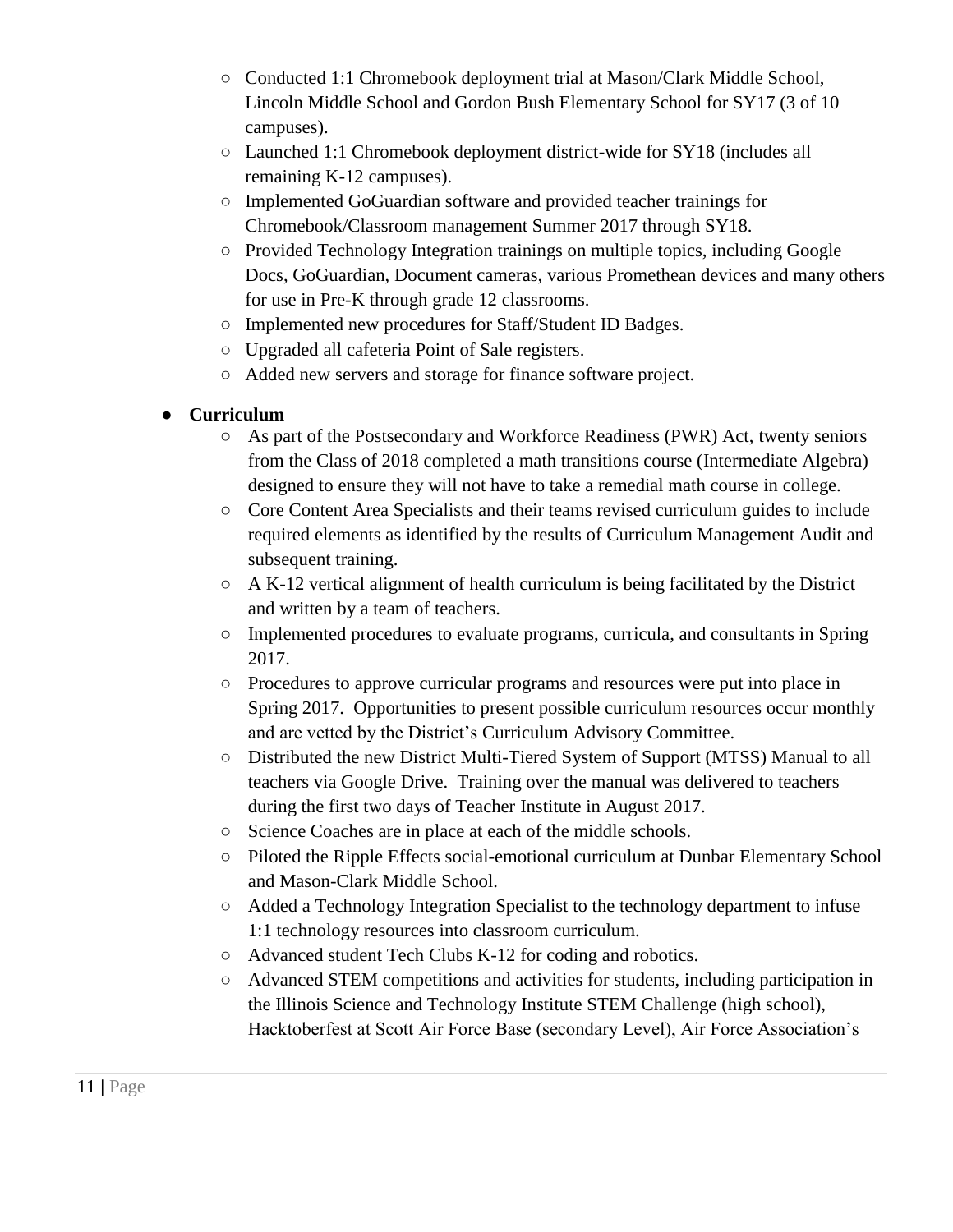Cyber Camp (high school), Curiosity Cube (middle school) and Doodle for Google (elementary level).

- Instructional Coaches received focused professional development in SY17 regarding effective feedback strategies. Support will continue in SY18 with relevant professional development and on-the-job training.
- Having shown positive results last school year at Bush Elementary, Literacy Island has been added to all elementary buildings in SY18.
- The relationship between District 189 and Blueprint Math Fellows will continue at Bush Elementary, Lincoln Middle, Mason-Clark Middle, and East St. Louis Senior High School.
- In Spring 2017, high school 11th grader Demacious Toney qualified as a finalist for the 2017 National MathCON Competition beating out nearly 50,000 students in 43 states.
- **II. FINANCIAL STEWARDSHIP AND ACCOUNTABILITY -** *Maintain stable funding and sound fiscal stewardship to provide appropriate instructional resources and support services, and to operate facilities at maximum efficiency.* 
	- District 189 has one of the highest tax rates in the state and one of the lowest EAV (Equalized Assessed Value). For FY15, the State Average EAV per student for Consolidated Unit School Districts (CUSD) based on iLearn data was \$225,593 compared to District 189 Average EAV of \$19,183.
	- Increased Fund Balance to Revenue ratio for five (5) consecutive fiscal years 2013 through 2017 to receive the highest score per ISBE School District Financial Profile Score.
	- Reduced total number of staff by more than 386 positions, a 33.1% decline from June 30, 2011 through June 30, 2016.
	- Consolidated nine schools from fiscal year end 2010 saving the District over \$570,000 annually in utility costs.
	- Creditable retirement earnings reported to the Teacher Retirement System (TRS) declined \$6.0 million from 2012 to 2016 (reduction in personnel expenses).
	- Reduced workers' compensation claims by \$1.0 million through systemic monitoring and implementation of safety procedures.
	- Re-bid District Property & Casualty and Student Accident Insurance coverage saving the district \$880,000 over four years.
	- Implemented one-time Recycling Program which resulted in cost savings of \$53,000/year and \$159,000/3-year contract.
	- Replaced copiers with network multi-functional devices, resulting in a reduction of 29 machines from \$84,000/year or \$252,000 tri-annually to 51,333/year or \$154,000 triannually.
	- Reduced transportation expenses \$380,587 from FY 2015-16 by restructuring the bell schedules to reduce routes.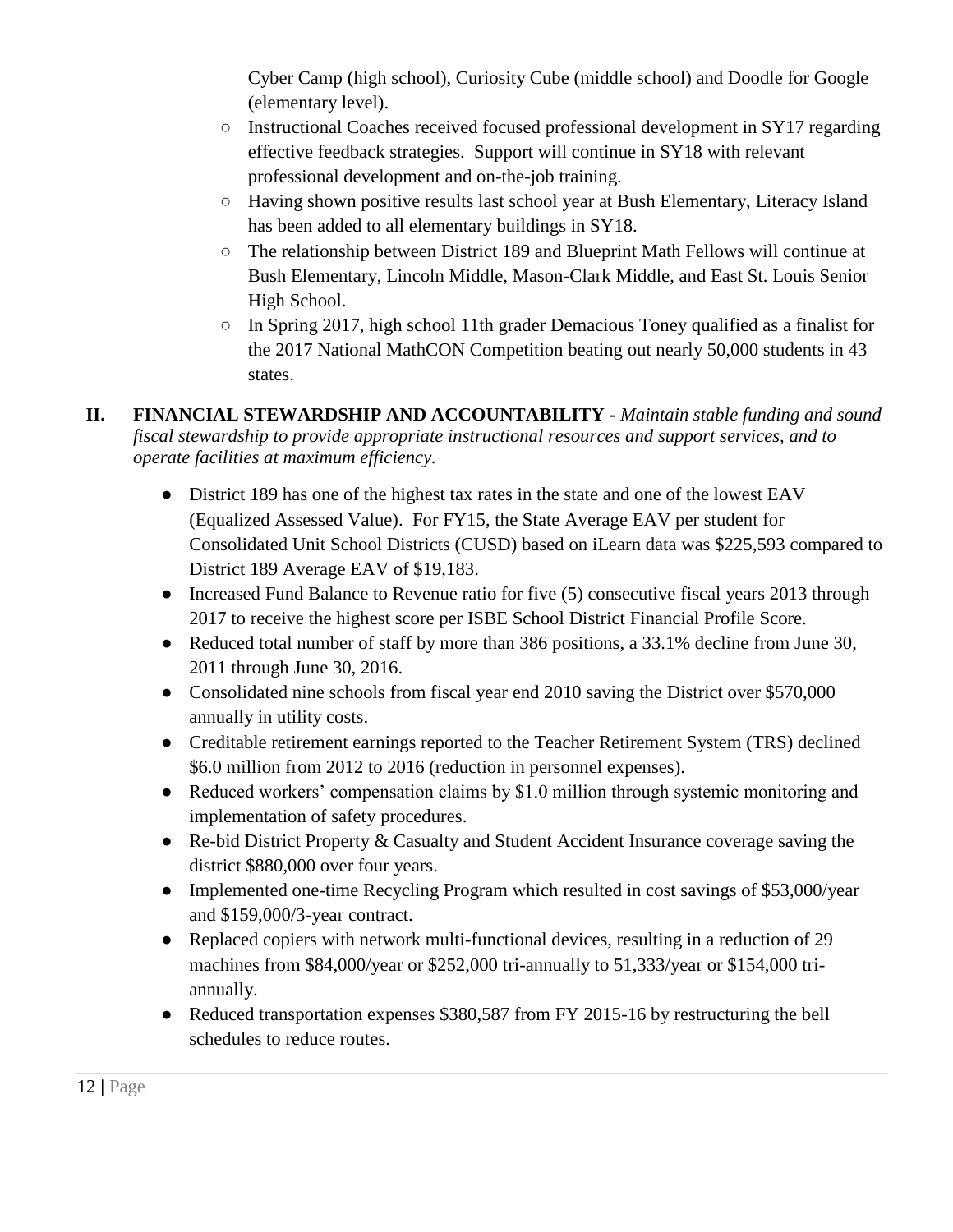- Created a system for textbook tracking through Skyward that reduced the number of textbook reorders by 80%.
- Resolved universal service administrative issues with previous administration's management of District E-Rate program allowing District to receive discounts through the E-Rate program again.
- Decreased Expense to Revenue ratio from fiscal year ending 2013 to 2017 to receive the highest score per ISBE School District Financial Profile Score.
- Decreased Long-Term debt five (5) consecutive fiscal years from \$51.2 million in 2013 to \$33.4 million in 2017.
- **III. SAFE AND HEALTHY ENVIRONMENT -** *Foster a positive culture and climate that supports the health and social-emotional well-being of every individual.*
	- Reduced the number of buses arriving and departing late thus allowing students enough time to eat breakfast before attending class.
	- Improved the safety of students, staff and property by purchasing, upgrading and installing new camera systems, weapon detectors and an additional security guard for elementary schools.
	- Implemented Restorative Practices district-wide, resulting in a 12% decline in the overall suspension rate. Secondary schools experienced a 43% decrease in suspension rates.
	- Implemented an alarm system with photo beams that will send an alarm to police and sound a siren if HVAC units are tampered with. The District experienced a loss of \$568,876 in 2014 and 2015 due to theft and vandalism of HVAC equipment. District 189 experienced zero theft/vandalism of HVAC equipment in 2017.
	- Installed battery backups on all security alarms in order for buildings to remain safe if power was lost.
	- Digitized student records to reduce the handling of the hard copies of the documents.
	- Moved the Educational Services Department to a newer facility that was renovated in its entirety.
	- Serviced Automatic Electronic Defibrillators to extend shelf life and reduce replacement costs.
	- Ensured schools conduct three fire drills each year for the safety of all students.
	- Participated in the Great Shakeout Earthquake Drill, October 2017.
	- Ensured schools conduct three lockdown drills per year. In case of intruders, all hallways will be labeled by color or numbers and reported to the police department.
	- Ensured schools conduct safety bus evacuations.
	- Hired a part-time nurse at Vivian Adams Early Childhood Center to be able to support the needs of the students.
	- Established a Crisis Team for each campus as well as the District's central office.
	- Provided CPI training for security guards to renew their certification.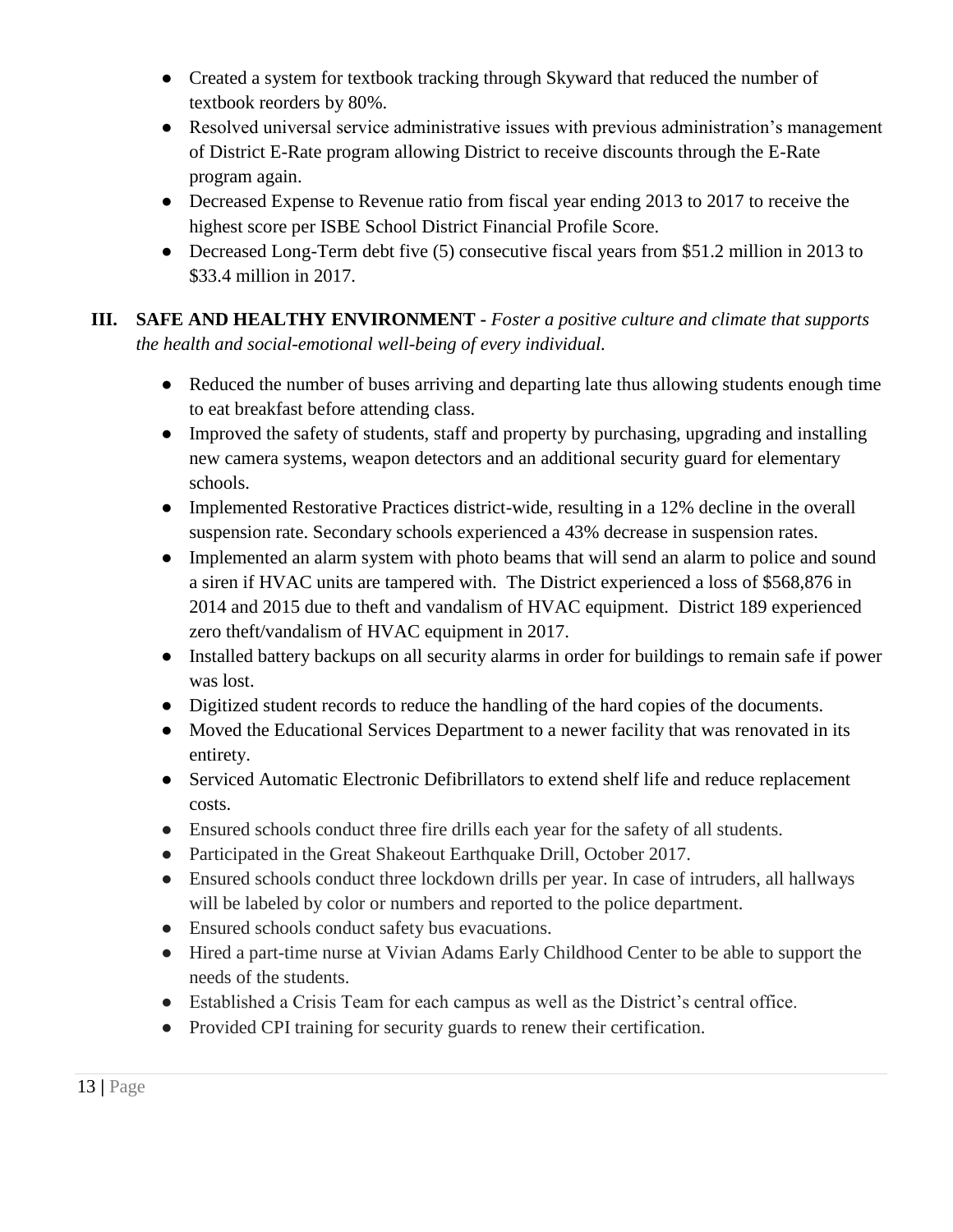- Provided healthy snacks to all students who participate in afterschool programs, in accordance with new USDA smart snack regulations.
- Teachers, social workers, and counselors will be certified in Family Trauma Training.
- Assigned bus monitors to routes to ensure safe transportation for all students who ride buses to and from Vivian Adams Early Childhood Center.
- Provided 400 safety vests and booster seats for the children who ride the buses to and from Vivian Adams Early Childhood Center.
- Provided bus transportation for all pre-school students to and from school.
- Evaluated and upgraded security camera systems at all campuses. Recent additions include new cameras at Officer Elementary, Lincoln Middle and Mason/Clark Middle.
- Updated procedures for identifying and addressing questionable content on District computers.
- Updated Student Code of Conduct to include positive student behavior as well as instructive, corrective, and restorative interventions.
- *IV.* **STRATEGIC PARTNERSHIPS -** *Engage families, community members and all stakeholders in a collaborative process to support academic excellence.* 
	- Continued involvement with the Erikson Institute as one of two initial Illinois communities to pilot the use of the Early Development Instrument (EDI). The EDI is an evidence-based population measure of developmental strengths and weaknesses of young children.
	- Continued as one of the first ten Illinois communities to explore and pilot competency-based high school graduation requirements.
	- Continued state-wide participation efforts with Illinois 60 by 25 Network to support the state's goal for increasing the proportion of adults in Illinois with high-quality degrees and credentials to 60% by the year 2025. District 189 serves as a 60 by 25 Leadership Community.
	- Continued partnership efforts with a P-20 collective impact initiative, East Side Aligned, with a group of committed cross-section stakeholders to align policy, practice and investment to move the needle on student outcomes and life preparation. This effort maximizes the existing community resources and supports the use of shared data to ensure continuous improvement and preparation for large scale grants. East Side Aligned successfully harnessed \$2.2 million in multi-year federal grants to advance community safety.
	- Continued to engage with the Youth Coordinating Council, a group of out-of-school providers focused on supporting in-school and out-of-school alignment and expanding capacity to provide further music/arts programming.
	- Continued efforts with the Innovation Zone and Early Learning Partnership, a group of early childhood providers, to expand the number of children that receive early learning services and early screenings, advance high-quality early childhood programs and staff training, as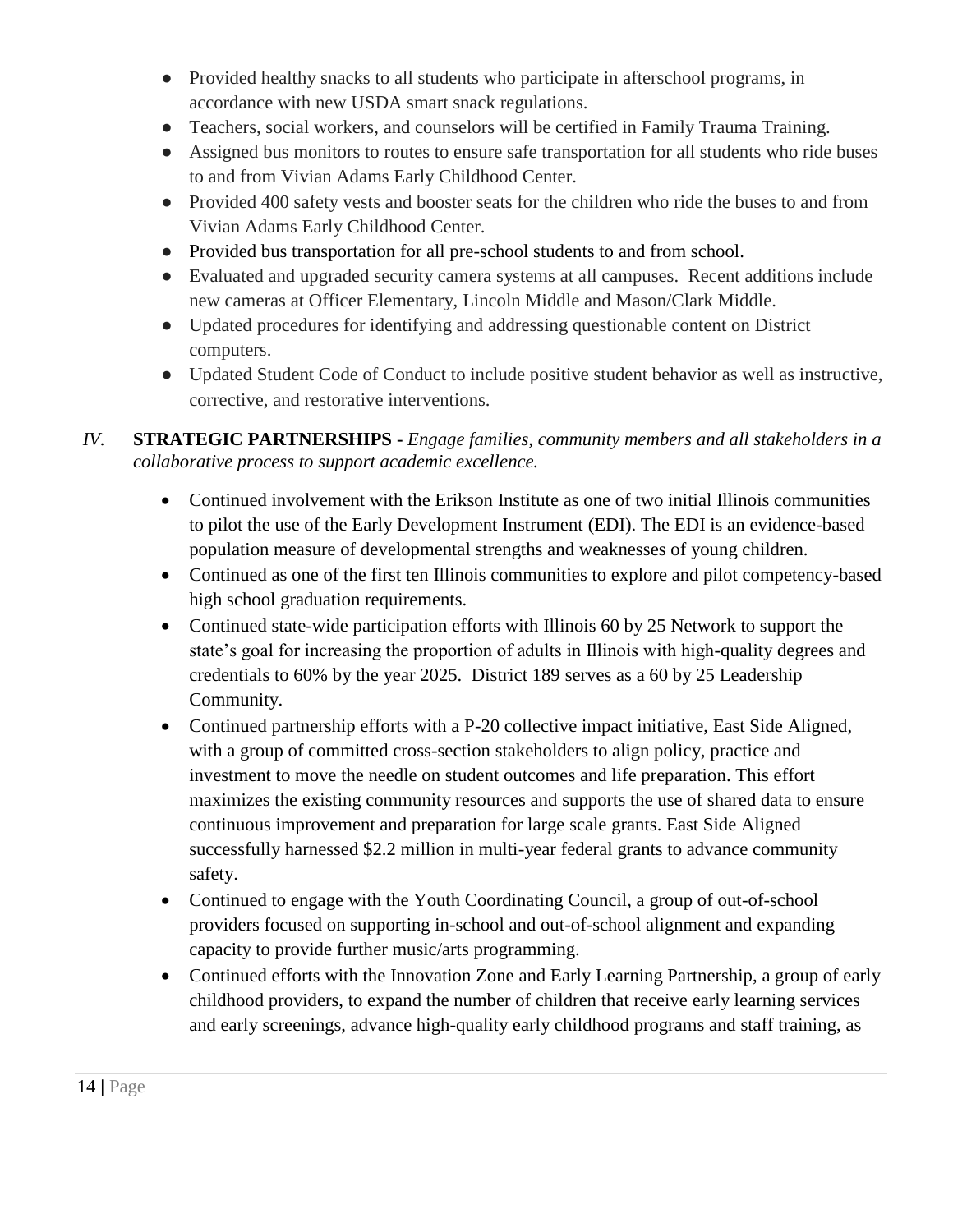well as establishing common data collection processes and data sharing to support continuous improvement.

- Continued partnership with the Corporation for National and Community Service that brings the resources of AmeriCorps, Volunteers In Service to America (VISTA), National Civilian Community Corps (NCCC) and Senior Corps to serve District 189 students in-school and with partners at out-of-school locations. Secured federal competitive grant funds to continue the AmeriCorps program for a fourth year.
- AmeriCorps volunteers have utilized Restorative Circles to build relationships and manage classroom behaviors. AmeriCorps volunteers have served 312 middle and high school students and have observed a 39% decrease in the amount of behavior referrals and incidents among assigned students. Restorative Practice Circles help students understand how their behaviors impact themselves and others and offers conversations to identify alternative ways to handle difficult situations.
- Advanced the career readiness program, East Side Works, which uses the Xello (formerly Career Cruising Inspire) platform for high school students to engage with local employers.
- Created collaborative partnerships with universities: Southern Illinois University Edwardsville for parent education and career services, Head Start program, Kindergarten Readiness Camp, Upward Bound and exploring teacher residency program; Southwestern Illinois College for dual enrollment through Career and Technical Education and Running Start program; Washington University in St. Louis for youth mentors, college preparation and masters level social work interns. Other key higher education partners include University of Illinois and McKendree University.
- Served as a site for Masters in Social Work practicum students from the Brown School of Social Work at Washington University. Eight practicum students served in FY18 providing approximately 2,800 hours of service, including providing direct social-emotional supports to students and systems improvement to district and schools.
- Engage community voice by hosting town-hall-style quarterly meetings with the Superintendent and Cabinet. These Key Communicator Network sessions allow parents and community stakeholders to openly discuss concerning matters.
- Engage student voice by hosting quarterly Superintendent's Student Advisory Council meetings with high school students. These sessions allow students the opportunity to voice concerns and share ideas directly with the Superintendent.
- Engage staff voice by hosting quarterly Superintendent's Communication Council meetings with staff about issues and concerns of District 189 academics and operations.
- Implemented a communications plan to expand positive news coverage in the region, launched a new district website, supported phone and email communications to parents, and advanced social media to engage the community.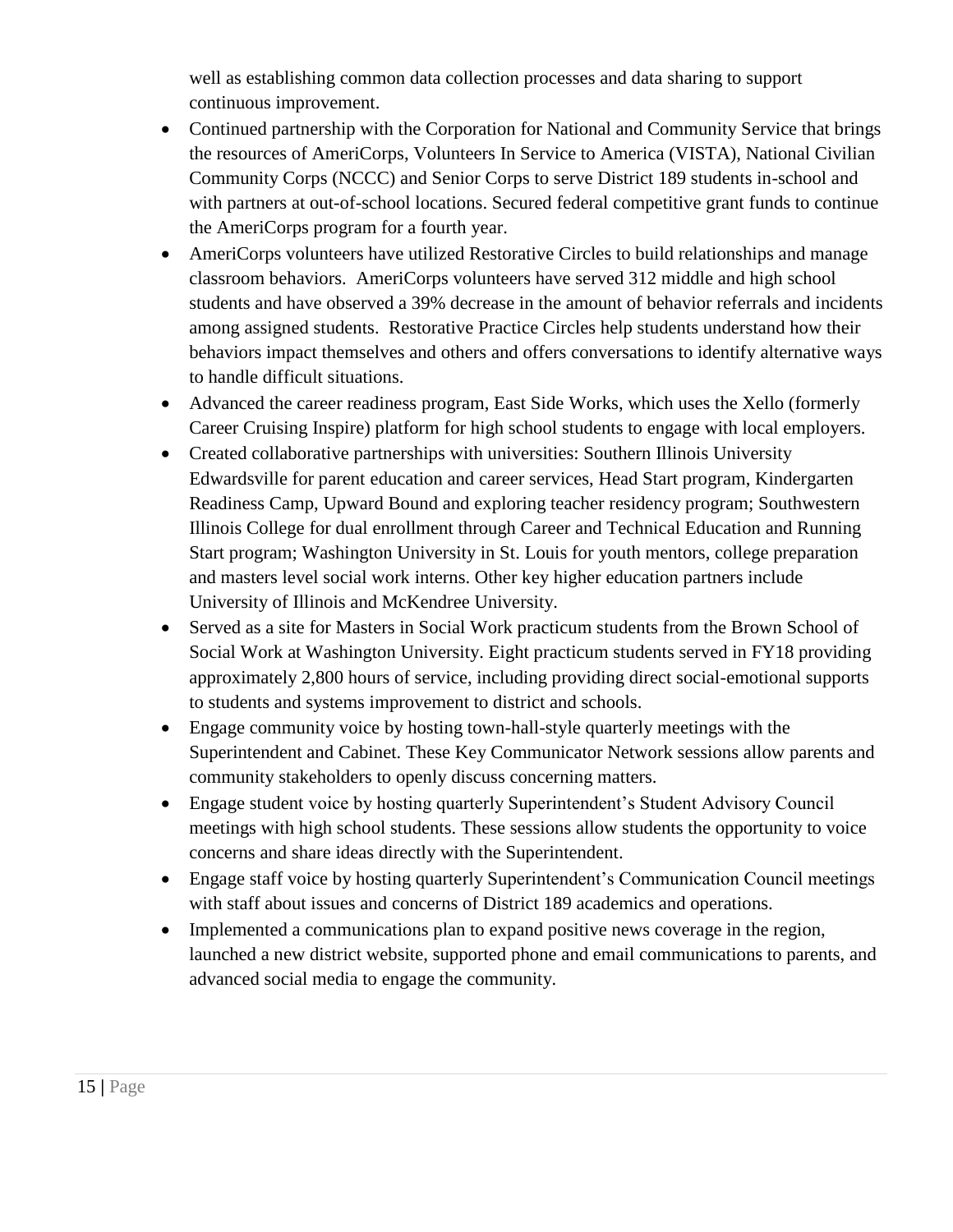- **V. COMMITTED, HIGHLY EFFECTIVE STAFF -** *Recruit, hire, retain, and develop highly effective personnel to achieve academic excellence and support student social-emotional health.*
	- Since 2015, District 189 has trained over 300 educators in Restorative Practices and plans to train 145 new teachers, staff and AmeriCorps volunteers before the start of the 2018-2019 school year.
	- In partnership with East Side Aligned and Teachers' Union, trained more than 500 educators and youth development professionals with in the District 189 footprint in trauma-informed practices.
	- ISBE recognized the five-member Office of School Turnaround with the *Those Who Excel Award of Excellence*. This award is being bestowed to the team for supporting school administrators to improve teacher effectiveness and influence substantive student academic achievement.
	- Engaged in successful implementation of the Performance Evaluation Reform Act (PERA) compliant certified evaluation process using the Frontline Education OASYS Evaluation Management System. All certified staff members were measured and provided a summative rating with high performance standards.
	- Hosted the new hire orientation and professional development training session for all certified and non-certified staff members at the beginning of the 2017-2018 school year.
	- Disseminated informational emails, developed an evaluation resource manual and distributed the August 2017 East St. Louis School District 189 Certified Teacher and Staff Member Evaluation Guidebook to the administration and certified staff members to ensure fidelity and compliance throughout the process.
	- Recognized certified and non-certified staff members during the East St. Louis School District 189 Convocation. The "Committed To Excellence" awards highlighted the accomplishments of district staff members that went above and beyond the call of duty to serve the students of East St. Louis School District 189.
	- Scheduled and provided school-site professional development workshops to ensure the administrators and certified staff members could effectively navigate and complete evaluation tasks included in the Frontline Education OASYS Evaluation Management System.
	- Offered more job-embedded and professional development opportunities with the addition of two middle school science instructional coaches, English as a Second Language Coordinator, and district integration technology specialist to support the delivery of classroom instruction.
	- Assigned mentors to all 1st and 2nd year certified staff members to provide instructional support, model lessons, and increase our teacher retention rate.
	- Offered support to newly hired staff members by setting up accounts and systems of support (i.e. Skyward, Eschool Solutions, District Email), provided assistance to complete background screenings and essential documents, and information about health/compensation benefits offered for all new staff members.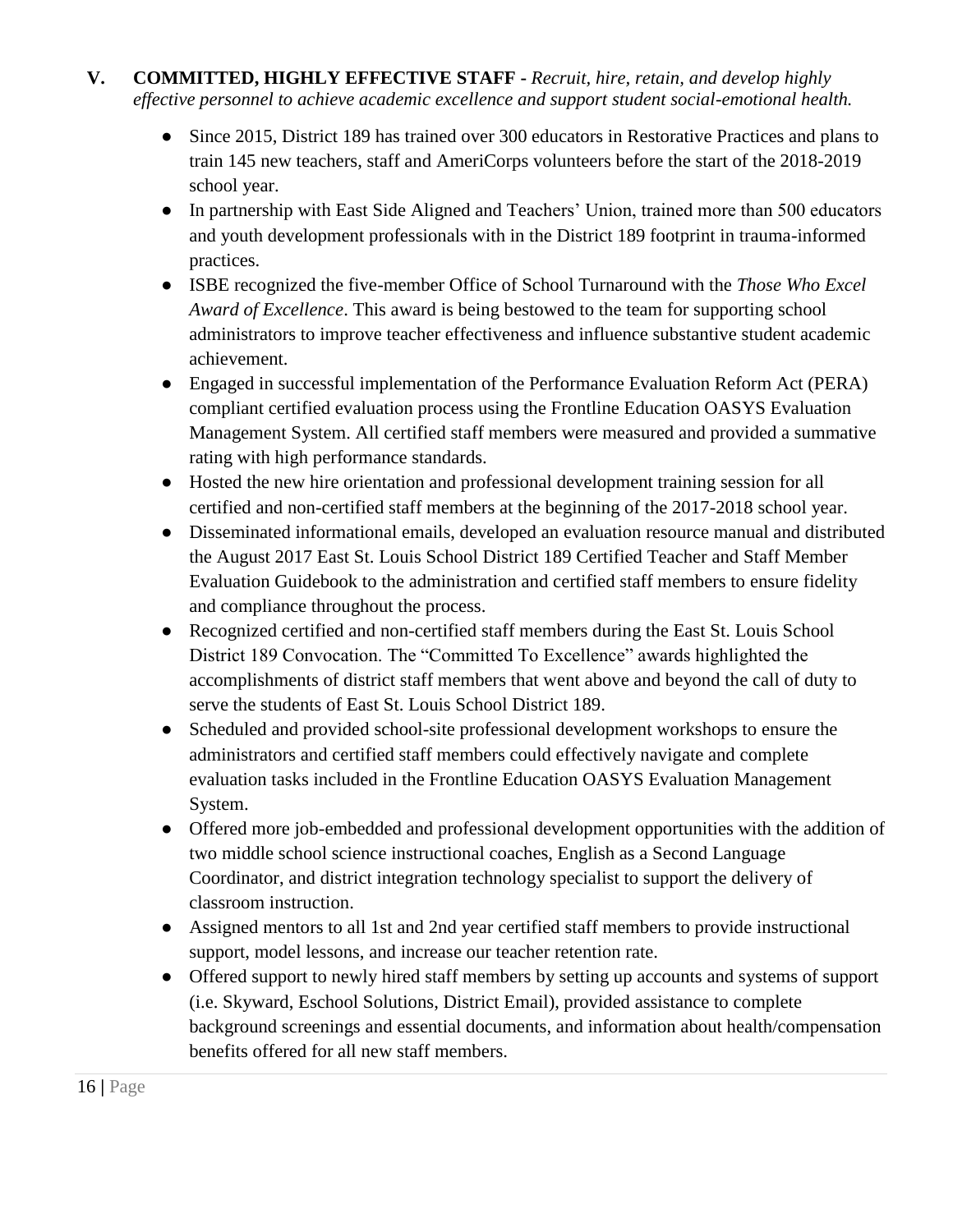- Developed and disseminated an interview process manual to administrators to streamline the approval and on-boarding process for the newly hired certified and non-certified staff members.
- Developed a District Staffing Plan to identify and prioritize staffing needs.
- Spearheaded a collaborative effort with East St. Louis Federation of Teachers Local 1220, Local 382, and the Superintendent's Administrative Cabinet to create and distribute a staff member handbook to address the policies, procedures, and guidelines that will be followed by all staff members employed in the district.
- Initiated the Future Leaders Program that identified, screened, and selected 23 aspiring future leaders currently employed in the District. Due to the program offerings and professional support provided to the program participants, four future leaders were interviewed and recommended to serve in administrative positions for the 2017-2018 school year. Seven participants were hired as administrators.
- Hosted a successful spring recruitment fair to employ certified and non-certified staff members to fill vacancies in the district. Out of 140 who registered, 25 have been recommended for hire.
- Assisted administrators in their efforts to hire and retain new staff members, and attended Illinois University and local career fairs.
- Established a Handshake Account (recruiting platform & search tool) in collaboration with AmeriCorps-East St. Louis to post positions at college campuses.
- Ensured the posting of current teaching positions on 20 university career center sites.
- Completed the registration process for USREAP (United States Regional Education Application Program) and sent an inquiry to MOREAP (Missouri Regional Education Application Program) about the process to post career positions in the State of Missouri. HR will be informed about career/education department events on the campuses as well as forward applicant information.
- Corresponded with school recruitment personnel to brainstorm creative initiatives in an effort to fill remaining certified teacher and staff member vacancies in East St. Louis School District 189.
- Completed the professional development training session to ensure efficiency during the conversion from the CIMS Management System to the E-Finance PLUS Staff Member Management System to input certified and non-certified staff member inventory, demographic, location, employee and IEIN identification number and payroll/longevity information in the new system for the 2017-2018 school year.
- Developed partnerships with universities and colleges to provide internships, student teacher and field experiences for students currently seeking education degrees and certification.
- Partnered with Blue Cross Blue Shield Healthcare to plan wellness initiatives and Biometric Health Screenings for staff members in East St. Louis School District 189.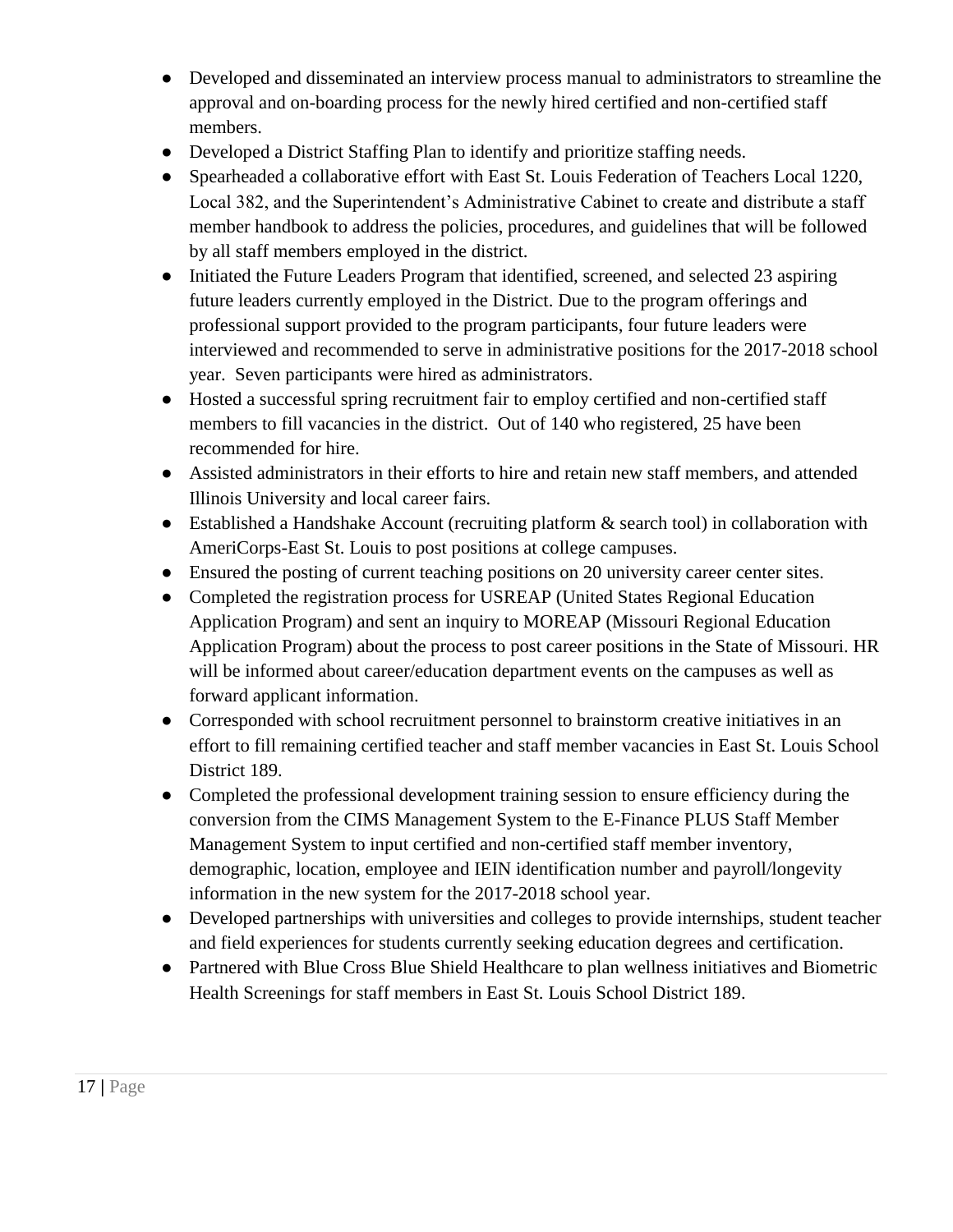- Offered trainings for new and existing staff members to access and utilize the Frontline Education Applicant Tracking Program, Eschool Solutions Substitute Management System, and the Accutrain Educational Resource Course Training Sessions.
- Successfully fulfilled all requirements of the St. Clair County Regional Office of Education 2017 Compliance Visit for certified and non-certified staff member personnel records, department personnel and supportive document requests, school emergency drill information, and Illinois State Board of Education professional educator licensure criteria for identified staff members included in the random selection process.
- The number of staff member discipline concerns have declined since May 2016. Some of the discipline concerns have been able to be rectified before an official hearing had to be scheduled for review. According to our data, 8 certified staff members were disciplined for inappropriate behavior in the school setting, 25 non-certified staff members were disciplined for their ineffective job performance or inappropriate behavior in the workplace. The remaining 4 were disciplined for other infractions and appropriate consequences were determined for each staff member. It is the commitment of the Human Resources Department to lead with integrity as we serve others.

#### ● **Teacher and School Leader Incentive Grant**

East St. Louis was one of 14 districts across the nation to receive the FY2017 Teacher and School Leader Incentive (TSL) grant award from the U.S. Department of Education. This three-year grant focuses on the following key components:

- 1. Develop and implement an Urban Education Teacher Residency Program
- 2. Improve and support Leadership Development
- 3. Expand the Performance-Based Compensation System for teachers and leaders

**Urban Education Teacher Residency Program:** District 189 is partnering with the Academy of Urban School Leadership (AUSL) and National Louis University (NLU) to launch the Urban Educator Teacher Residency Program. Residents selected to enter the oneyear program will earn a Master's in Teaching from NLU while receiving an in-depth residency experience, including four full days each week in a District 189 classroom alongside a master teacher. The resident coursework from NLU will be tightly integrated with their clinical, classroom experience. Teacher residents will gain strong content and clinical preparation that increases instructional practice and cultural responsiveness within urban educational settings. Upon successful completion of the residency program and the acquisition of their teacher certification, it is anticipated that the residents will be hired as first year teachers within District 189 and will serve for a minimum of three years. The Urban Educator Teacher Residency Program will be a sustainable teacher recruitment pipeline enabling us to recruit effective teachers to meet local needs.

#### o **Staffing Information:**

- 1. Hired: Director of TSL, Mentor, Resident Leader
- 2. Names of 16 residents and 35 New Leader participants to be submitted to the Board for approval in June.